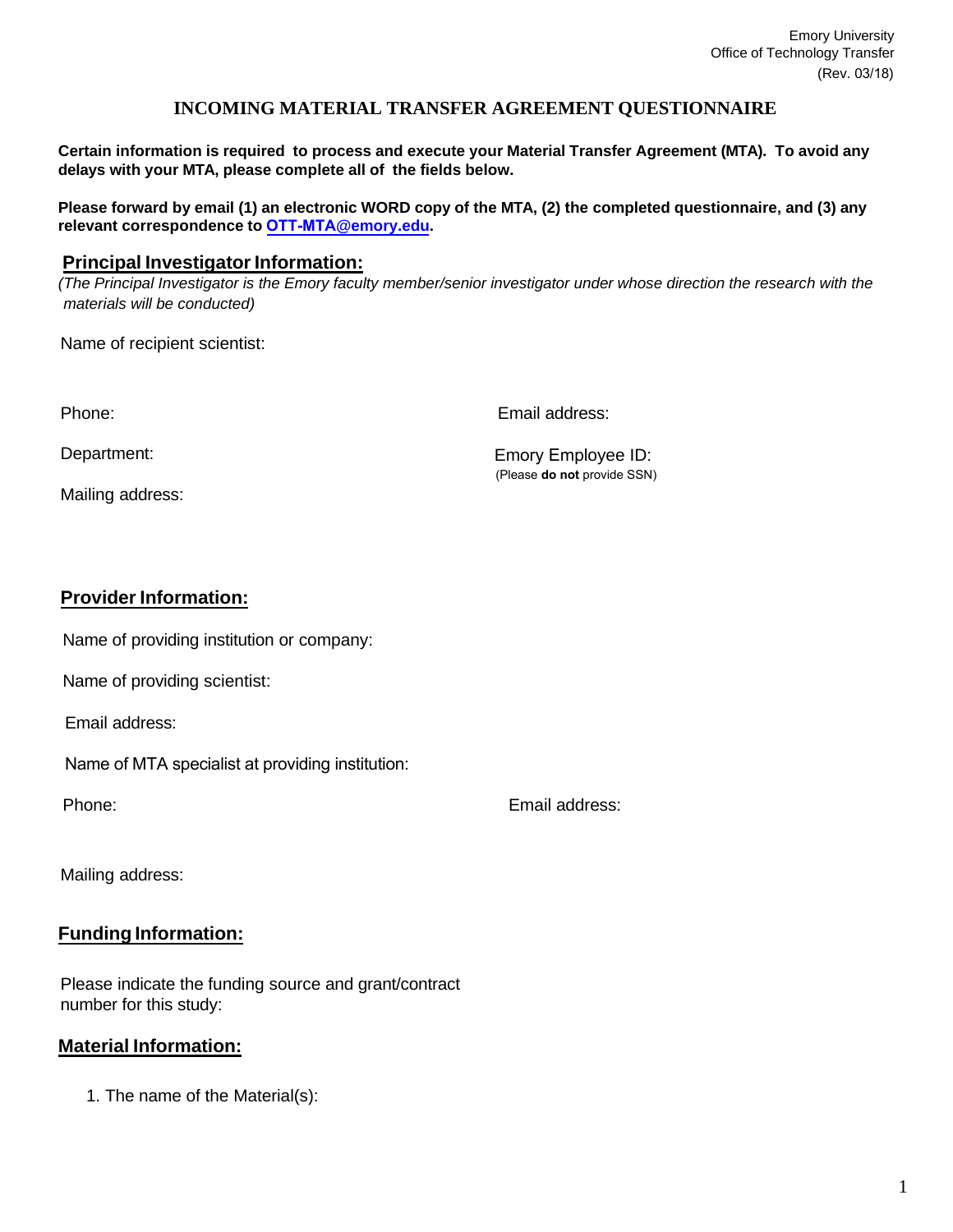2. Provide a few sentences describing the proposed research with the Material(s), including the name of the research study if applicable:

- 3. Will the Material(s) be used in research involving the use of either: (a) material obtained (or generated from material obtained from) another institution or company, or (b) Emory proprietary material? Yes (0) No
	- If yes, please identify the additional material(s), where/how they were obtained, and briefly describe how they will be used with the incoming Material(s)?

4. Will Modifications (substances which contain/incorporate the Material(s)) or Derivatives (functional subunits or product expressed by the Material(s)) be made during the course of your research with the Material(s)?



If yes, please briefly explain:

5. Do you anticipate any new inventions will be developed from the use of the Material(s)?

Yes ( ) No

If yes, please describe the anticipated inventions or discovery, e.g., will invention incorporate the Material(s), be an entirely new product, new use of the existing product, cell line etc.?